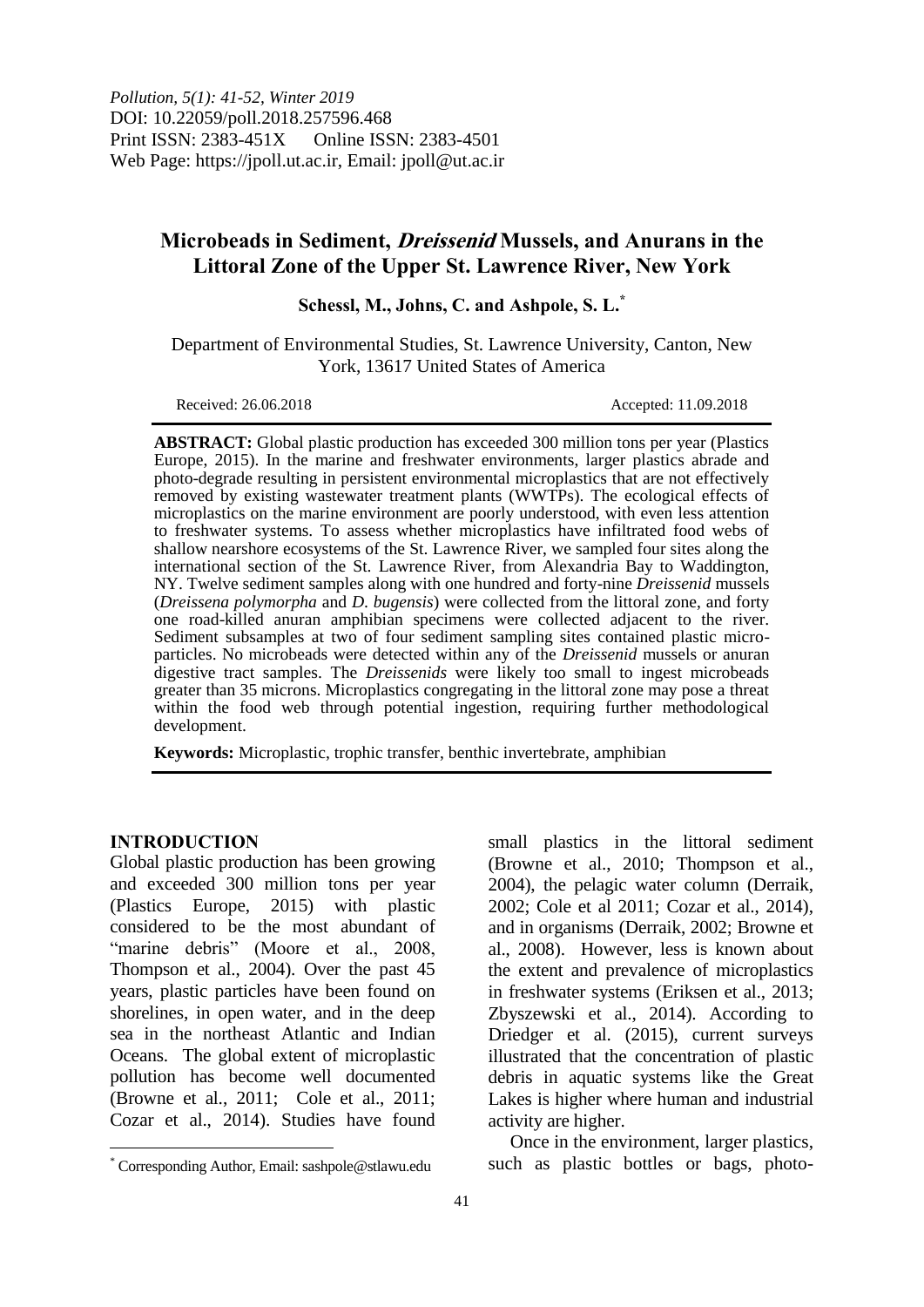degrade or break down through oxidation or mechanical weathering (Andrady, 2003) smaller secondary microplastics break off and float in the water, becoming readily available to organisms of various sizes (Moore, 2008). "Primary microplastics", typically smaller than 5mm diameter in size, are created intentionally for use in health care products or as raw materials used to generate larger plastic products (Eerkes-Medrano et al., 2015; Eriksen et al., 2013; Free et al., 2014; Wagner et al., 2014). Sources of plastics entering waterways range from drainage systems from households, sewage system overflow and wastewater treatment plant effluents (EPA, 2007, Browne et al., 2011), improper garbage disposal (Browne et al., 2010; Eriksen et al., 2013), runoff of degraded terrestrial pollution (Andrady, 2003; Lechner et al., 2014), and surface runoff from roadways during storm events (Peters & Bratton, 2016). Industrial sites such as textile laundering and sandblasting facilities have also been known to pollute marine environments with microplastic fibers and particles (Dreidger et al., 2015; Eriksen et al., 2013). Both primary and secondary microplastics are a pervasive environmental issue (Andrady, 2011; Dreidger et al., 2015) which are not fully removed in most existing wastewater treatment plants (WWTPs) (Browne et al., 2011; Dreidger et al., 2015).

Small plastic particles are a growing ecological concern due to their capacity to sorb persistent organic pollutants from the environment (Castañeda et al., 2014; Baldwin et al., 2016). Upon ingestion, contaminants may desorb from the plastic particles and be absorbed via the digestive tract resulting in decreased nutrient absorption and potential bio-accumulation (Teuten et al., 2007; Wright et al., 2013). Depending on the abundance and density, microplastics can reduce copepod and algal populations (Lee et al., 2013; Cole et al., 2011). Benthic studies have found that

invertebrates and demersal fish can ingest the microplastics and then pass microparticles to the upper trophic levels posing a potential health risk to higher level consumers (Castañeda et al., 2014; Driedger et al., 2015). However, Koelmans, et al.,, 2016 concluded that hydrophobic organic contaminants bioaccumulated from natural food items were more important than those obtained from ingested plastics in most marine environments. Ingestion of microplastics may result in gut blockages (e.g. Shore Crab *Carinus maenas,* Watts et al., 2014) or have little effect on feeding capacity (e.g. Pacific oyster *Crassostrea gigas*, Cole & Galloway, 2015).

Microplastics have been found within both the pelagic and littoral regions of large lakes throughout North America and Europe (Zbyszewski & Corcoran, 2011; Erikson et al., 2013; Zbyszewski et al., 2014) including the Laurentian Great Lakes (Eriksen et al., 2013; Driedger et al 2015; Mason et al., 2016), their tributaries (Baldwin et al., 2016) and the St. Lawrence River (Castañeda et al., 2014). Freshwater systems should be investigated more thoroughly for microplastic presence due to their integral role in supplying water to oceans and seas (Law et al., 2010; Lechner et al., 2014; Moore et al., 2011). Our study focuses on the 120 km international section of the upper St. Lawrence River. We hypothesized that microplastics would be present in nearshore sediments of the St. Lawrence River where flow is slow and allows deposition. Furthermore, we hypothesized that microplastic presence in the water column and sediment could allow for their uptake and transfer through the lower trophic levels through consumption or accidental ingestion. Specific objectives included sampling to examine whether microplastics, particularly microbeads, were present in sediments, either of two *Dreissenid* mussels and various anuran amphibians common in these nearshore environments.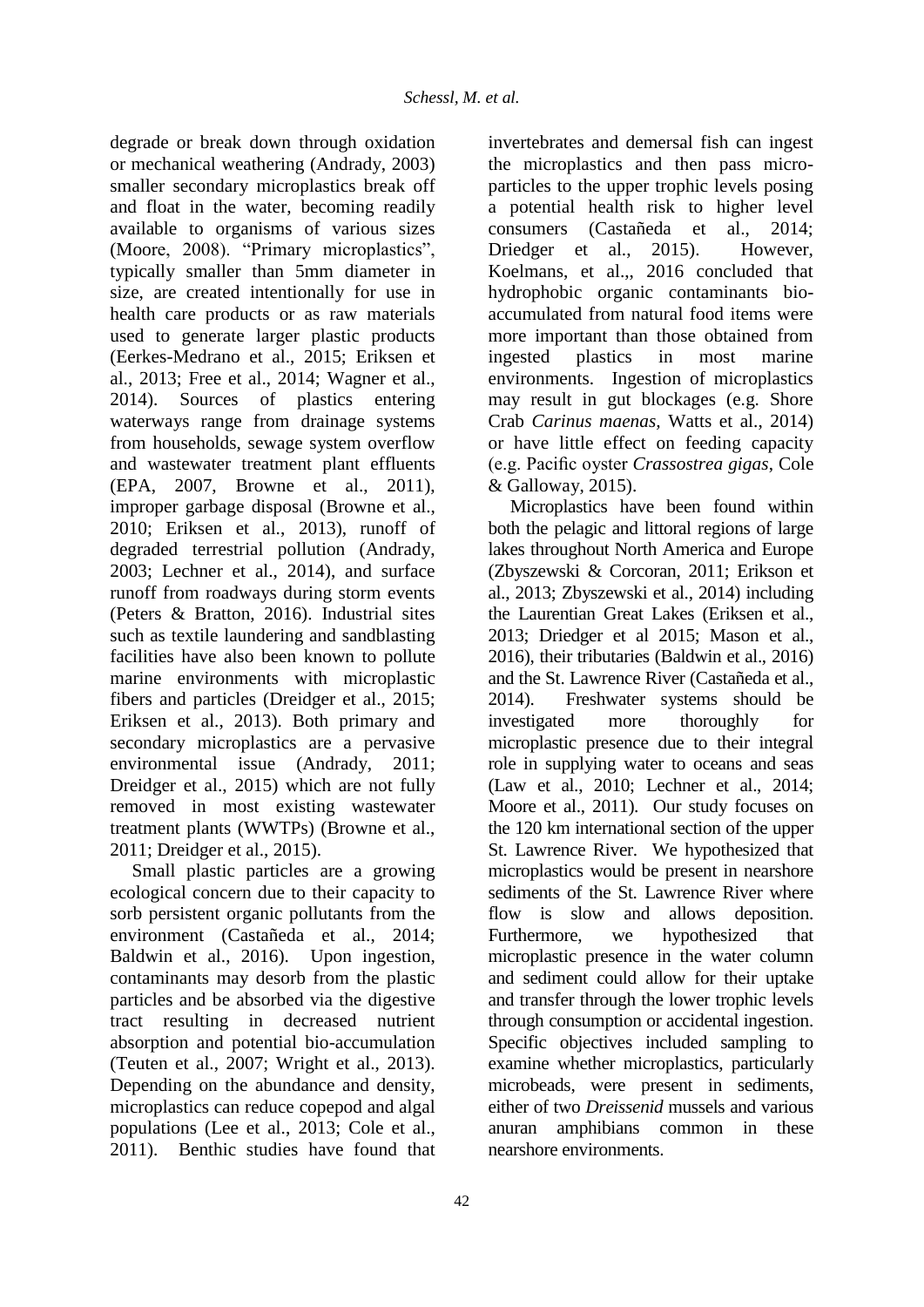#### **MATERIALS & METHODS**

The St. Lawrence River is over 1223 kilometers long (CWCSNY) and drains an area of over 775,000 square kilometers of land at its most downstream location with 18,300 kilometers of freshwater river and streams from New York State alone entering its watershed (NYSDEC). The St. Lawrence River Basin is relatively unpopulated with habitat consisting primarily of boreal forest along with minimal development and agriculture (CWCSNY) compared to other North American river systems of similar size.

We sampled four sites along the St. Lawrence River, from south of Alexandria Bay to Waddington, NY (Figure 1). The four sites were chosen based on proximity to

human activity and settlement and low water velocity. The first sample site was near Grass Point in Orleans, NY at the beach access point. The second site was Oak Point in Hammond, NY at the public docks. The third and fourth sites were at Rockway Point in Lisbon, NY at a small inlet and along Rt 37 near Coles Creek in Waddington, NY at the beach access point, respectively. All collection sites had a small bay and depositional area. Sediment, mussels, and amphibian road mortality samples were collected. Additional mussels, but neither sediment nor anurans, were sampled from the public dock access at Cape Vincent, NY. The size of sediment particles, mussels, and amphibians depended on site and varied between subsamples.



**Fig. 1. International section of the upper St. Lawrence River showing the four collection site locations for sediments, mussels, and anurans (44.3359° N, 75.9177° W). Shaded study routes for each sample site indicate the road examined for anurans. Circles indicate locations of individual anuran samples.**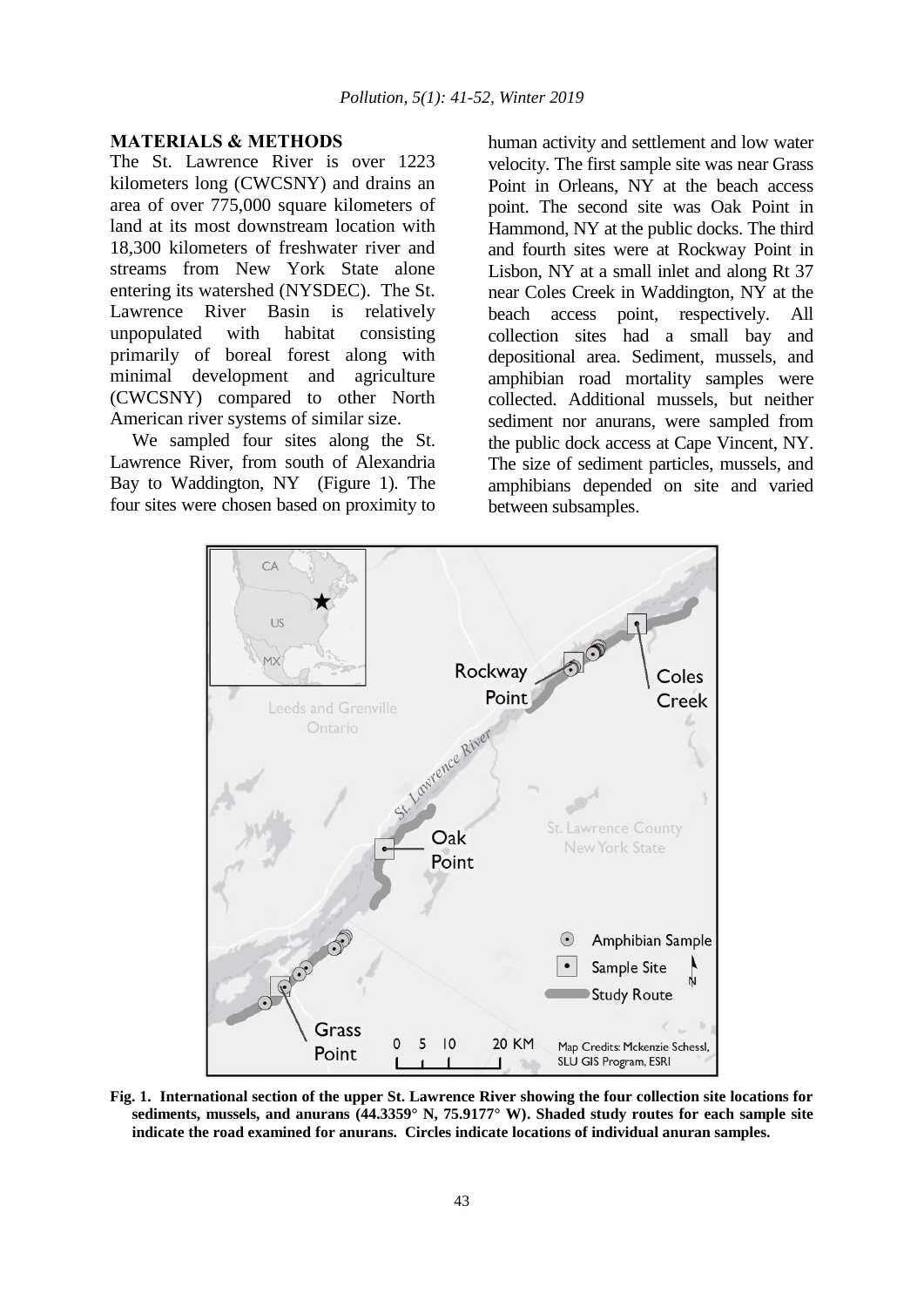Sediment samples were collected in triplicate from each of the four sample sites. Sediment sample sites were selected based on locations where decreased current velocity or low energy zones were evident as in coves or inlets (Vianello et al., 2013). Samples were collected at Grass Point on 5 September 2015. Oak Point, Rockway Point, and Coles Creek sediment samples were collected on 31 October 2015. All samples were taken at a water depth of 0.5 m using a metal hand scoop (355 mL). Three scoops were taken per sample to a depth of 7.5 cm beneath the surface sediment and combined to make one sample. Each scoopful was lifted gently through the water to minimize loss of fine sediment material. The samples were sieved to pass a 500 micron grade metal sieve (Castañeda et al., 2014) on site using river water. Each sample was placed in a clean plastic container with enough water to cover the sediment. Samples were transported and stored at 18 degrees Celsius until processing. Samples were sorted using forceps, removing larger rocks and debris ranging from 3 to 30 mm in diameter which were placed in a separate container. These contents were rinsed and visually inspected for microplastic particles (microbeads) based on spherical shape, color, and texture. Smaller sediments were visually inspected for the presence of microbeads by separating each sample further into petri dishes, using forceps and a dissecting microscope (Olympus SZ-ST, SZ30, SZ3060) at 2x magnification. Any microbeads found were removed and stored in a 20 mL scintillation vial with water.

*Dreissenid* mussels (*D. polymorpha and D. bugensis*) were collected at all four sediment sites through haphazard sampling of larger rocks. Mussels were gently removed, transported in buckets of river water, kept at 16 degrees Celsius for 48 hours, placed into labelled plastic bags, and then sealed and frozen until analysis. Specimens were removed from the freezer, identified to species, then their maximal

length was measured using digital calipers (Maxwell 150 mm). Once thawed, a scalpel was inserted between the valves to cut the attachment of mantle, separating the bivalve shells and the soft tissue was removed from the shell entirely (Ram et al., 1999; Johns, 2011). The shell and soft tissues of each individual mussel were placed in a petri dish. The soft tissues were cut open using a scalpel and viewed under a dissecting scope at 2x magnification to inspect for microbeads in the digestive tract or within the body cavity fluid.

Surveys for amphibians were conducted on paved roadways nearest each sampling site, in both up and downstream directions of sediment sampling sites with a total of 25 km surveyed for each site. Surveys were conducted on rainy nights that followed warm days, during peak to end of amphibian migration throughout the month of October 2015. This sampling period was selected due to climatic factors that increase movement of amphibian species which increased the likelihood of amphibian mortality on the road (Todd & Winne, 2006). The vehicle was driven at 8 km/h along paved roads while scouting for amphibians. Dead specimens found on the road were inspected to see if the digestive tract was intact and of large enough size to equate adult age for the species. Individuals were placed into a sealable plastic bag, Global Positioning System (GPS) coordinates were recorded using Garmin smartphone application (Garmin 2015, GPS app., version 1.8.3) and species identified. After transport to the lab on ice, specimen were frozen until further analysis. In the lab, samples were allowed 24 hours to thaw before analysis, any that were still frozen were left in the bag and placed in a container of room temperature water for 10 minutes to finish thawing. Once thawed, snout to vent length, and wet weight were recorded for each viable sample. When present, the digestive tract was dissected out and placed in the original bag and the rest of the sample discarded. These bags were then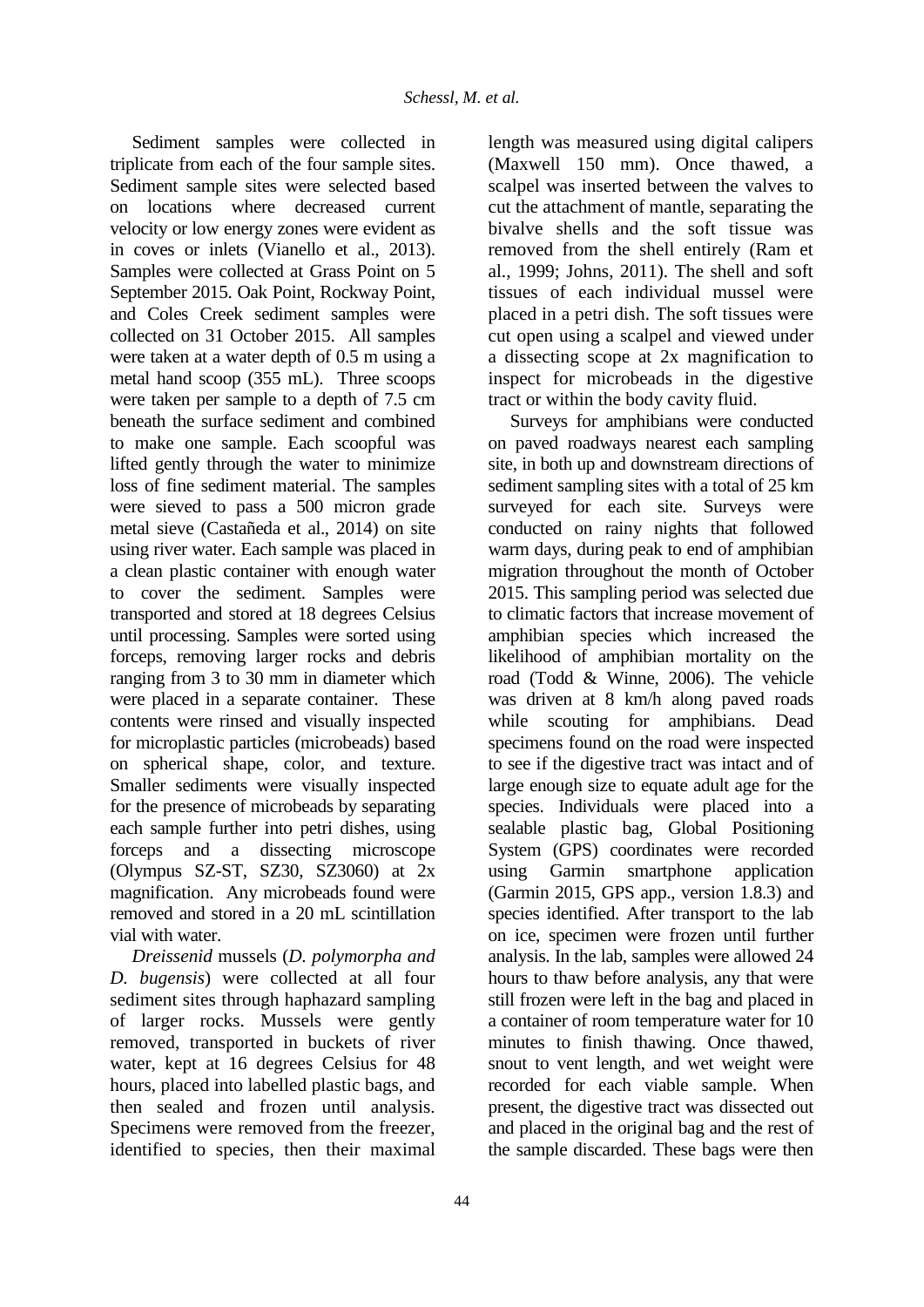refrozen until further analysis. Once thawed, the digestive tract was cut open and placed in 2.5 oz. glass jars and allowed to liquefy for 2.5 weeks at room temperature of 21 degrees Celsius. To speed up the liquefaction, the jars were agitated every two days. Liquefied digestive tracts were placed in petri dishes and examined for the presence of microbeads using a scalpel, forceps, and a dissecting microscope at 2x magnification within a fume hood.

## **RESULTS & DISCUSSION**

Microbeads were found in sediment samples at two of our four sampling sites (Table 1). The color of the microbeads showed little variation. At Oak Point, one hundred eightyeight white, opaque microbeads were found in sample 1, twenty in sample 2, and one hundred thirty-eight in sample 3. At Rockway Point two white, opaque microbeads and one black microbead were found in sample 1. At Rockway Point macro Styrofoam™ spheres were found floating at the surface of the water, on the shoreline, and amidst aquatic vegetation. A sample of this debris was collected for reference. The microbeads varied in size 0.0748 mm - 1.2264 mm with an average diameter of 0.8069 mm for Oak Point microbeads (20% of microbeads were measured) and 0.8040  $mm - 1.0164$  mm with an average of 0.9264

mm for those detected at Rockway point. No microbeads were found within the sediment subsamples at Grass Point or Coles Creek.

A total of one hundred and forty-nine *Dreissenid* mussels were collected. The size ranged from 10.59 - 22.9 mm with the smallest mussel found at Grass Point and the largest at Oak Point. The average length was 17.33 mm. At Grass Point eighteen zebra and twenty quagga individuals were collected. Forty quagga samples were collected at Oak Point, and thirty-six zebra mussels from Coles Creek. At Rockway Point, thirty-five individuals were collected, both zebra and quagga mussels. At Cape Vincent, fourteen mussels were collected and identified as zebra and quagga. No microbeads were found within any of the mussels regardless of site (Table 1). On adjacent roads, a total of forty-one roadkill anuran samples were collected (American Toad *Bufo (Anaxyrus) americanus*, American Bullfrog, Pickerel Frog *Lithobates (Rana) palustris*, Northern Leopard Frog *Lithobates (Rana) pipiens*, Mink Frog *Lithobates septentrionalis*, Green Frog *Lithobates (Rana) clamitans*; Table 2). In thirty-one of the samples, the digestive track or a partial digestive tract, due to vehicle mutilation, was present and examined. No microbeads were found in any of the amphibian samples (Table 1).

| <b>Site</b>        | <b>Sediment</b><br><b>Microbead</b><br><b>Presence</b> | <b>Mussel</b><br><b>Species</b> | Number of<br>mussels | <b>Mussel Size</b><br>(mm) | <b>Mussel</b><br><b>Microbead</b><br><b>Presence</b> | Anuran<br><b>Microbead</b><br><b>Presence</b> |
|--------------------|--------------------------------------------------------|---------------------------------|----------------------|----------------------------|------------------------------------------------------|-----------------------------------------------|
| Oak Point          | 346                                                    | Quagga                          | 40                   | $12.31 - 22.90$            | $\overline{0}$                                       | <b>NA</b>                                     |
| Rockway Point      | 3                                                      | Zehra and<br>Quagga             | 35                   | $12.88 - 17.68$            | $\overline{0}$                                       | $\overline{0}$                                |
| Coles Creek        | $\theta$                                               | Zebra                           | 36                   | $15.76 - 22.78$            | $\mathbf{0}$                                         | $\boldsymbol{0}$                              |
| <b>Grass Point</b> | $\overline{0}$                                         | Zebra                           | 18                   | $10.59 - 21.66$            | $\overline{0}$                                       | $\overline{0}$                                |
|                    |                                                        | Quagga                          | 20                   | $12.57 - 19.47$            | $\overline{0}$                                       | <b>NA</b>                                     |
| Cape Vincent       | <b>NA</b>                                              | Zebra and<br>Quagga             | 14                   | $12.62 - 20.41$            | $\overline{0}$                                       | $\overline{0}$                                |

**Table 1. The number of microbeads found in sediment, mussels collected (species, size, presence microbeads), and anuran samples by site (NA: Not available).**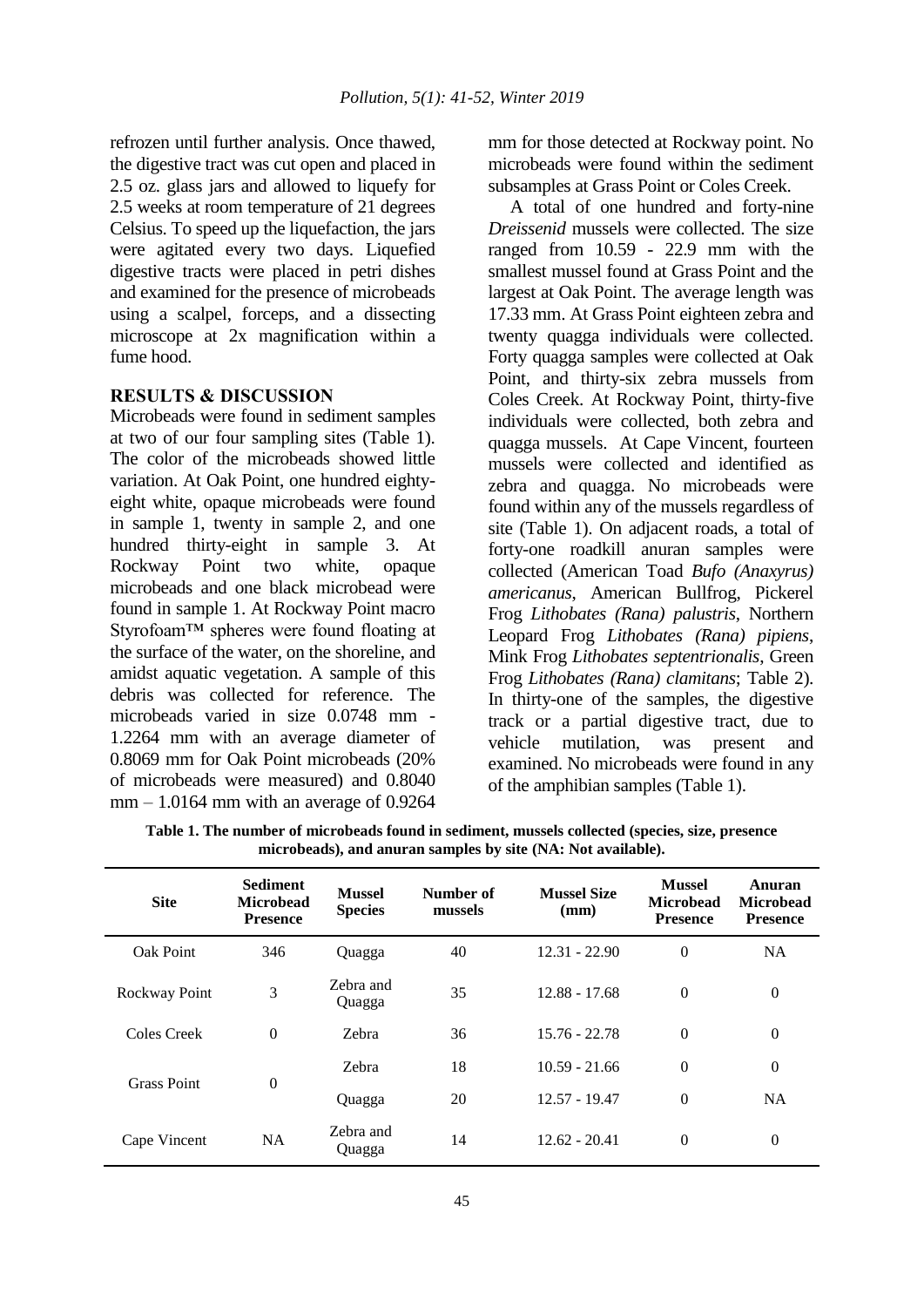#### *Schessl, M. et al.*

| <b>Site</b>        | <b>Species</b>    | $\mathbf N$    | <b>Stage</b> | <b>Sex</b> | <b>Range Wet</b><br>Weight $(g)$ | <b>Range Snout-Vent</b><br>Length (mm) |
|--------------------|-------------------|----------------|--------------|------------|----------------------------------|----------------------------------------|
|                    | American Toad     | $\mathbf{1}$   | Adult        | Male       | $+100$                           | 102                                    |
| <b>Coles Creek</b> | Mink              | 1              | Adult        | Unknown    | 68                               | 94                                     |
|                    | American Bullfrog | $\mathbf{1}$   | Adult        | Unknown    | 75                               | 98                                     |
|                    |                   | $\mathbf{1}$   | Unknown      | Unknown    | 62                               | 75                                     |
|                    | Northern Leopard  | 1              | Adult        | ${\rm FG}$ | NA                               | NA                                     |
| <b>Grass Point</b> | Green Frog        | $\overline{2}$ | Adult        | Unknown    | $53 - 63$                        | $74 - 80$                              |
|                    | American Bullfrog | $\mathbf{1}$   | Adult        | FG         | $+100$                           | 111                                    |
|                    |                   | $\tau$         | Adult        | Unknown    | $60 - 100$                       | 84 - 132                               |
|                    | Northern Leopard  | $\mathbf{1}$   | Adult        | FG         | 73                               | 88                                     |
|                    |                   | $\overline{2}$ | Adult        | Unknown    | <b>NA</b>                        | NA                                     |
|                    | Unknown           | $\mathbf{1}$   | Juvenile     | Unknown    | 13                               | NA                                     |
| Rockway<br>Point   | Pickerel Frog     | 1              | Adult        | Unknown    | 47                               | 80                                     |
|                    | Green Frog        | $\mathbf{1}$   | Juvenile     | Unknown    | <b>NA</b>                        | NA                                     |
|                    | American Bullfrog | 1              | Adult        | Unknown    | 43                               | 69.7                                   |
|                    |                   | 6              | Adult        | FG         | $37 - 74$                        | $70 - 78$                              |
|                    | Northern Leopard  | $\overline{4}$ | Adult        | Unknown    | $30 - 55$                        | $60 - 71$                              |
|                    |                   | $\sqrt{5}$     | Juvenile     | Unknown    | $22 - 29$                        | $61 - 64$                              |
|                    |                   | 3              | Unknown      | Unknown    | $27 - 33$                        | 65                                     |
| Oak Point          | No Samples Found  | NA             | NA           | NA         | NA                               | NA                                     |

#### **Table 2. The number (N) of anuran samples collected adjacent to site, species identification, stage of development, sex (FG: female gravid), and the range wet weight and snout-vent length (NA: Not available)**

This study provides evidence that sediment at selected near-shore littoral sites along the upper St. Lawrence River contain microplastic debris, however microplastic particles were not detected within either *Dreissenid* mussels or anurans in and around our sampling sites. The visual identification technique used to identify and remove microbeads from samples focused on particles of spherical shape, like those originating in cosmetic products. Visual technique likely excluded plastic

fragments that may have degraded from larger plastic objects like plastic bags (Castañeda et al., 2014). A challenge in researching microplastics is there is no set definition for "microplastic" (Cole et al., 2011) even though it is commonly referred to as a plastic particle smaller than 5 mm (Driedger et al., 2015). The lack of a standardized microbead/microplastic definition makes study and quantification somewhat subjective. Others have argued that standardization of sampling techniques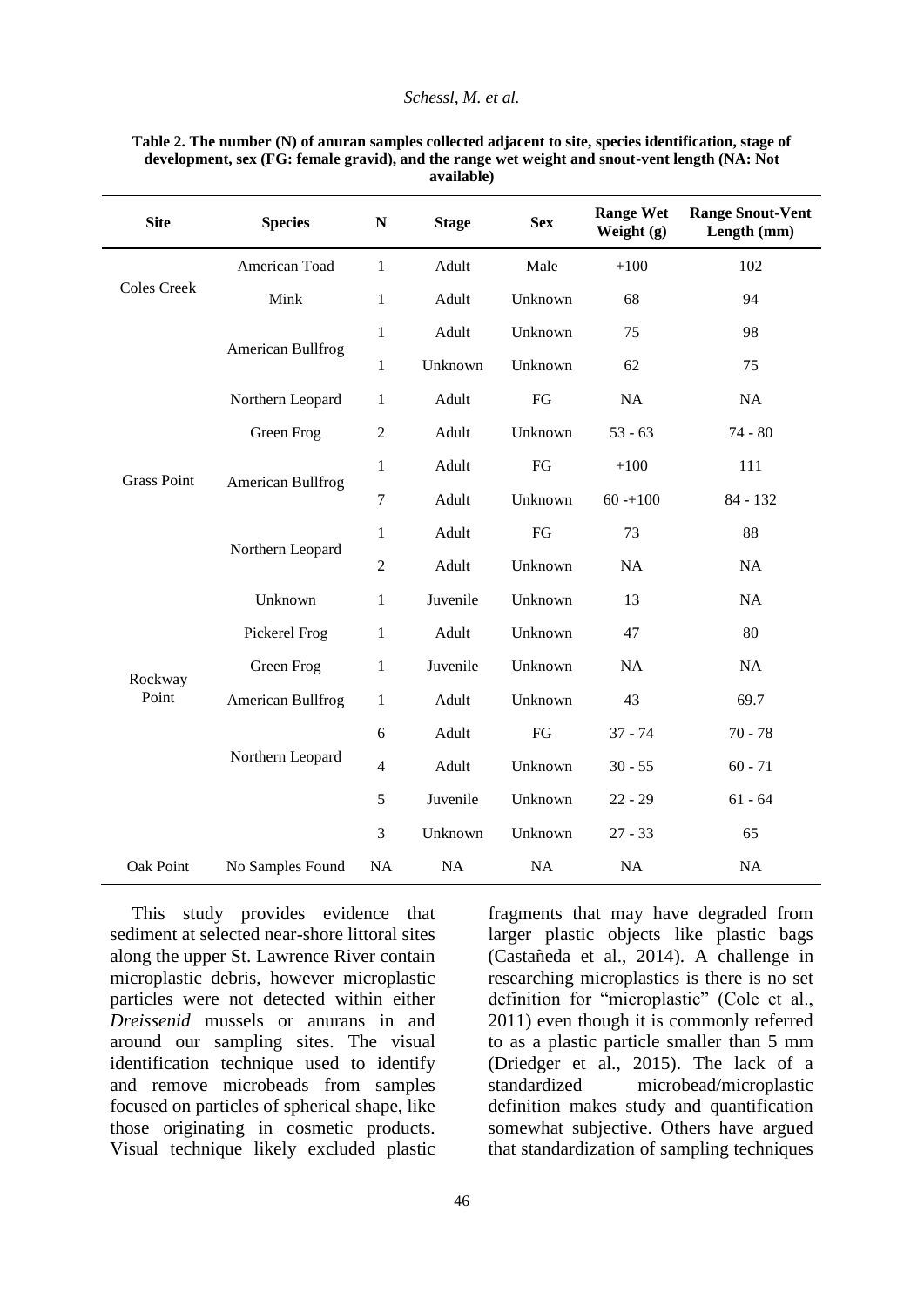would enhance comparability among studies (Claessens et al., 2011, Costa et al., 2010, Twiss, 2016). Although multiple types of microplastics have been found in the Great Lakes, with fragments and fibers being most common (Baldwin et al., 2016; Mason et al., 2016), we focused on microbeads.

In our study microbeads were detected at two sites out of four. Low detection rates in this study could be influenced by river currents forcing microbeads and other debris to settle where currents converge (Driedger et al., 2015). Deposition of sediment in aquatic environments is influenced by energy flow within the site allowing for settling of fine particles like microbeads (Vianello et al., 2013). The international section of the St. Lawrence River is fast-flowing (mean flow of 7051 cm/s at the Moses-Saunders power dam at Massena, NY) with limited depositional areas except very near-shore. Thus, the lack of detection could be due to the low deposition at our sites not absence from the St. Lawrence River. Microplastics have been detected at multiple sediment sites downstream from our study area (Castaneda et al., 2014). Microplastics have been found throughout the Great Lakes upstream of our sites (Mason et al., 2016; Erikson et al., 2013, Baldwin et al., 2016) so the outflow of Lake Ontario could be a source to this section of the river.

The lack of microbeads detected within mussel and amphibian samples does not necessarily mean that microbeads are not transferred through trophic levels within the St. Lawrence River. We selected two ubiquitous filter feeders and several commonly occurring anurans to assess whether microbead ingestion and trophic transfer could be quickly detected. The largest mussel found at any sampling location was 22.9 mm long; they averaged 17.33 mm. Typically, these two species selectively ingest particles between 5-35 microns diameter (Sprung & Rose, 1988). The microbeads sampled from Alexandria Bay to Waddington, NY were 74.8 to 1226 microns in size. Finding microbeads within mussels was unlikely due to physical constraints and feeding preferences. Feeding experiments using larger mussels and small microplastics would be useful to assess potential ingestion of minute microplastics, including fibers.

The majority of amphibian species with viable digestive tracts collected were American bullfrogs (*Rana catesbeiana*) and Northern leopard frogs (*Rana pipiens*) (Table 2). The diet of the American bullfrog includes small fish, crayfish, insects, and even other frogs and bugs and for the Northern leopard frog insects, leafhoppers, and spiders (Gibbs et al., 2007). Thus the possibility of finding microbeads within the bullfrogs exists, but is unlikely within the northern leopard because its diet consists primarily of insects. Further research using a variety of aquatic species would help assess whether microbeads are being transferred through trophic levels of the St. Lawrence River littoral areas. Larger, ubiquitous bottom feeding species such as the Round Goby (*Neogobius melanostomus*) or the Rusty Crayfish (*Orconectes rusticus*) may be viable monitoring species because their diets consist of larger aquatic organisms which could increase likelihood of accidental ingestion in addition to transfer from prey.

Potential for trophic transfer of plastics and sorbed contaminants remains insufficiently studied.

Many plastic beads and particles resemble macroinvertebrates, eggs, and organic debris that larger aquatic organisms feed on, making ingestion probable (Carpenter et al., 1972; Teuten et al., 2007). Sanchez et al. (2014) and Imhof et al. (2013) investigated the presence of microplastics in aquatic organisms such as the gudgeon (*Gobio gobio*) and annelids (*Lumbriculus variegatus*), crustaceans (*D. magna* and *Gammarus pulex*), ostracods (*Notodromas monacha*), and gastropods (*Potamopyrgus*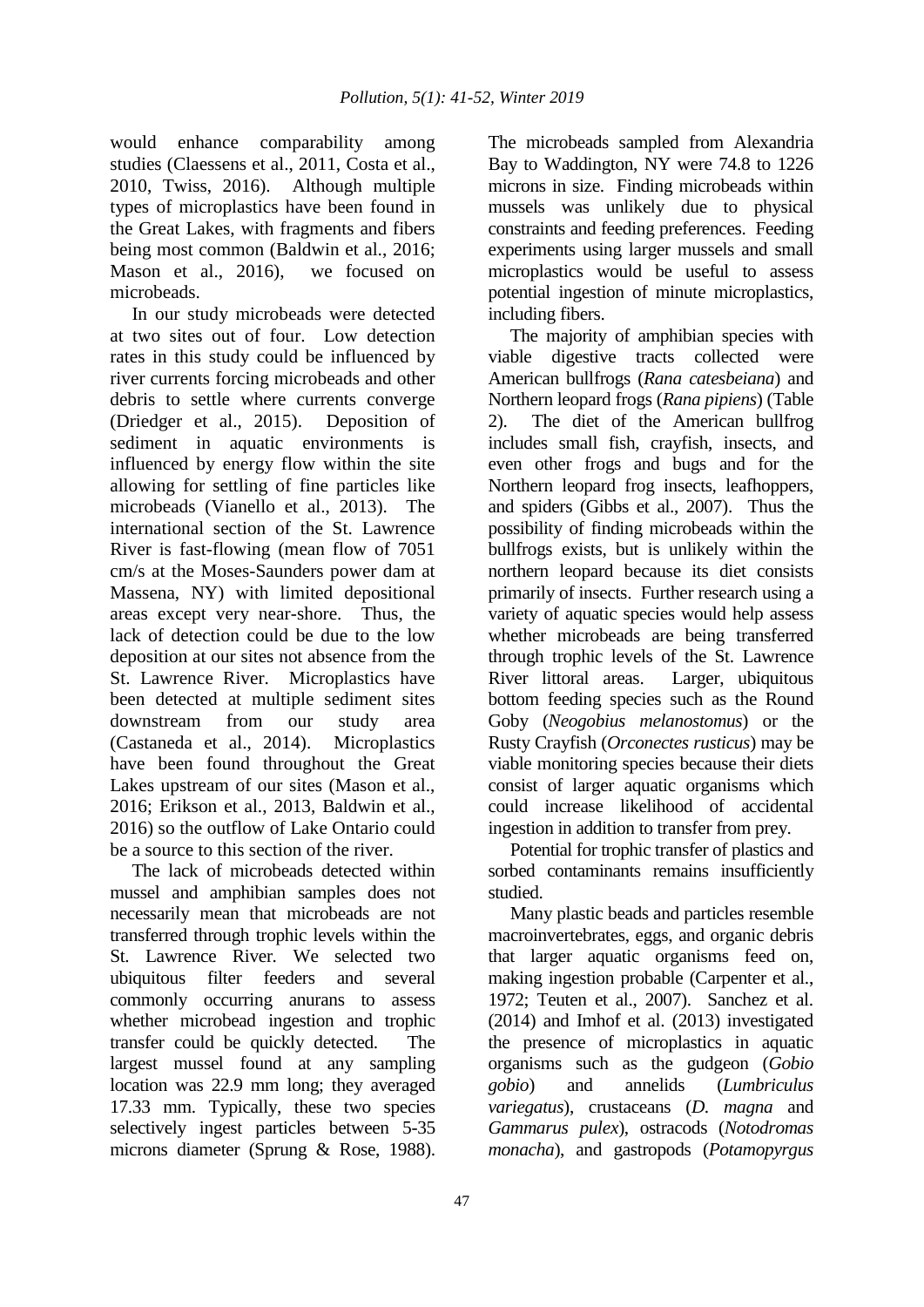*antipodarum*), respectively, and found that aquatic organisms are potentially prone to microplastic ingestion. In France, twelve percent of 186 wild gudgeon (*Gobio gobio*), a freshwater species, contained microbeads in their guts (Sanchez et al., 2014). More research on the effects of ingested microplastics, the residual chemicals they may contain, the potential for bioaccumulation and negative effects is needed. Some studies suggest that the hydrophobic contaminants adsorbed onto plastic particles may facilitate bioaccumulation and adverse metabolic effects, as the chemicals desorb (Teuten et al., 2007; Betts, 2008; Besseling et al., 2013; Browne et al., 2013; Rochman et al., 2014; de Sa et al., 2015; Tanaka et al., 2015). Other recent studies have not found that microplastics enhance bio-accumulation, or adverse effects, of persistent organic pollutants after ingestion (Bakir et al., 2016; Herzke et al., 2016; Sleight et al., 2016)

WWTPs have been cited as major sources of microplastics to aquatic environments (Browne et al., 2007; Fendall et al., 2009) although more recent studies suggest their contribution is less important or variable (Baldwin et al., 2016). Our sites were chosen based on their proximity to towns and public access points like docks and beaches. Their distance from WWTPs was not a main factor in site location. On average one microplastic particle occurs in every liter of WWTP effluent (Browne et al., 2011); these include beads from cosmetic products and cleaners but also synthetic fibers from laundered clothing (Eerkes-Medrano et al., 2015). Sampling closer to WWTPs might have increased microbead detection in our study. However, most WWTPs locate their outfall pipes to maximize effluent dispersion in the main current of the river. And, most municipalities along our side of the river are small. Further research needs to explore the role WWTPs play, generally, as a source of microbead and microplastic

pollution in freshwater systems. Sampling more locations and use of a smaller sieve size would allow microbeads smaller than 333 microns to be collected (Moore et al., 2011; Eriksen et al., 2013; Baldwin et al., 2016). Sampling up and downstream of WWTPs would elucidate the extent of microbead release from these facilities. Collecting samples from WWTP effluent could provide information about the relative contribution of microplastics from local sources compared to the outflow of Lake Ontario, since 95 to 98% of the river flow in the international section of the St Lawrence comes from the lake (Colburn et al., 1990).

Another source of microplastic pollution is the spillage of industrial plastic pellets, the raw material used to create plastic, during transport (Derraik, 2002; Driedger et al., 2015). Secondary microplastic pollution includes the degradation of larger plastic particles within the environment (Cole et al., 2011; Eerkes-Medrano et al., 2015). According to Driedger et al. (2015), current surveys have found the concentration of plastic debris in aquatic systems like the Great Lakes is higher where human population density and industrial activity are higher. Discharges from large municipalities and major industries occur downstream of our study sites. Eight of ten sites sampled from the Moses-Saunders dam down to Quebec City contained microbeads greater than 500 microns in their sediments (Castaneda et al., 2014). These authors concluded that microplastics were ubiquitous in St. Lawrence River sediments and that they may have substantially underestimated their presence by using a sampling regime that excluded a smaller size fraction  $\left( < 500 \right)$ microns) as did our study. Baldwin et al. (2016) also suggested that their study of microplastics in Great Lakes' tributaries may have missed microbeads from cosmetics because most are thought to be smaller than 333 microns diameter.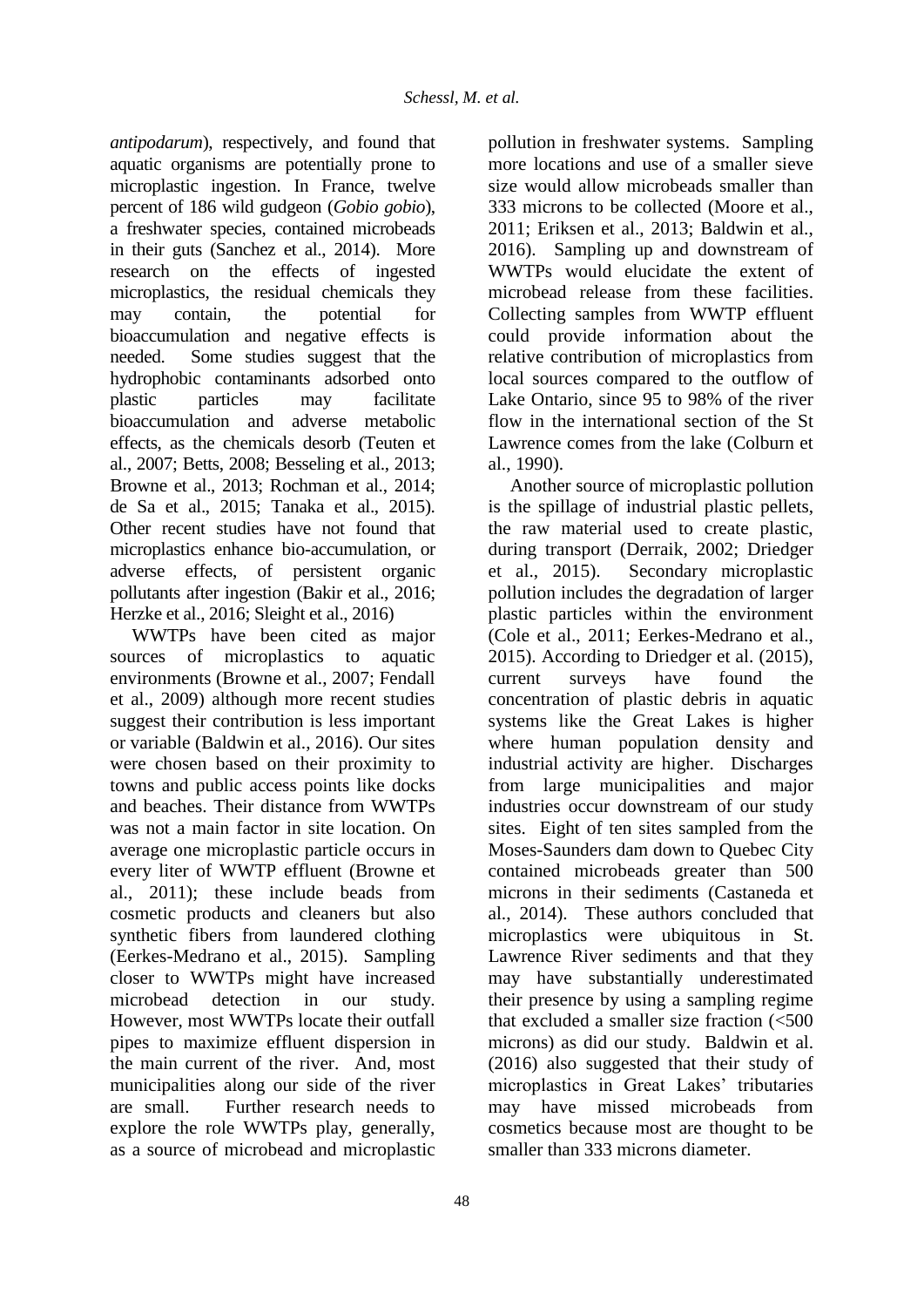Even though WWTPs are a point source of microbeads and other microplastic particle pollution (Cole et al., 2011; Dreidger et al., 2015) there is currently no requirement in the United States to monitor plastics in influents and effluents of these facilities (Driedger et al., 2015). Removal of microbeads will require new filtration technology (Nalbone, 2014). Tertiary treatment can retain 77% of microbeads from wastewater (Kalčíková et al., 2017). Technologies such as rapid sand filters, dissolved air flotation, and membrane bioreactors could decrease microplastic release from WWTPs by 95% (Talvitie et al., 2017). However, communities along the New York side of the international section of the river are too small to afford these technologies. Only Canton, Potsdam, Ogdensburg and Massena have even secondary treatment facilities. Smaller communities along the river and its tributaries have only primary treatment. Preventative measures will be less expensive and more effective. The Microbead Free Waters Act of 2015, passed by the U.S. Congress and signed into law by President Obama in 2015 addresses the microbead problem, but not microplastics more generally, by outlawing the manufacture of microbeads effective July 1, 2017, banning manufacture of over-thecounter (OTC) drugs and cosmetic products containing microbeads as of July 1, 2018. And, it bans sale of OTC drugs containing microbeads as of July 1, 2019 in the United States (FDA, 2015). The full implementation of this ban should substantially reduce future microbead inputs.

### **Acknowledgements**

We thank Dr. Brad Baldwin for his advice and help with imaging microbeads and Dakota Casserly for assistance with GIS mapping. We are grateful for the volunteers who helped collect and analyze samples. We gratefully acknowledge the funding support of the Environmental Studies Department, St. Lawrence University for supplies, laboratory space, and travel to collection

sites. Collection of anurans was reviewed and approved by the St. Lawrence University Institutional Animal Care and Use Committee (#F14-6-R2) and the New York State Department of Environmental Conservation (Wildlife Permit #1937).

### **REFERENCES**

Andrady, A.L. (ed.), (2003). Plastics and the environment. New York: Wiley.

Andrady, A.L. (2011). Microplastics in the marine environment. Mar. Pollut. Bull., 62, 1596–1605.

Bakir, A., O'Connor, I.A., Rowland, S.J. and Hendriks, A.J. (2016). Relative importance of microplastics as a pathway for the transfer of hydrophobic organic chemicals to marine life. Environ. Pollut., 219, 56-65.

Baldwin, A.K., Corsi, S.R. and Mason, S.A. (2016). Plastic debris in 29 Great Lakes tributaries: relations to watershed attributes and hydrology. Environ. Sci. Technol., 50, 10377-10385.

Besseling, E., Wegner, A., Foekema, E.M., van den Heuvel-Greve, M.J. and Koelmans, A.A. (2013). Effects of microplastic on fitness and PCB bioaccumulation by the lugworm Arenicola marina. Environ. Sci. Technol., 47, 593–600.

Betts, K. (2008). Why small plastic particles may pose a big problem in the oceans. Environ. Sci. Technol., 42, 8995-8995.

Browne, M.A., Galloway, T. and Thompson, R. (2007). Microplastic - an emerging contaminant of potential concern? Integr. Environ. Assess. Manage., 3, 559-561.

Browne, M.A., Dissanayake, A., Galloway, T.S., Lowe, D.M. and Thompson, R.C. (2008). Ingested microscopic plastic translocates to the circulatory system of the mussel, *Mytilus edulis* (L.). Environ. Sci. Technol., 42, 5026-5031.

Browne, M.A., Galloway, T.S. and Thompson, R.C. (2010). Spatial patterns of plastic debris along estuarine shorelines. Environ. Sci. Technol., 44, 3404–3409.

Browne, M.A., Crump, P., Niven, S.J., Teuten, E., Tonkin, A., Galloway, T. and Thompson, R. (2011). Accumulation of microplastic on shorelines worldwide: sources and sinks. Environ. Sci. Technol., 44, 9175–9179.

Browne, M.A., Niven, S.J., Galloway, T.S. and Thompson, R.C. (2013). Microplastic moves pollutants and additives to worms, reducing functions linked to health and biodiversity. Curr. Biol., 23, 2388-2392.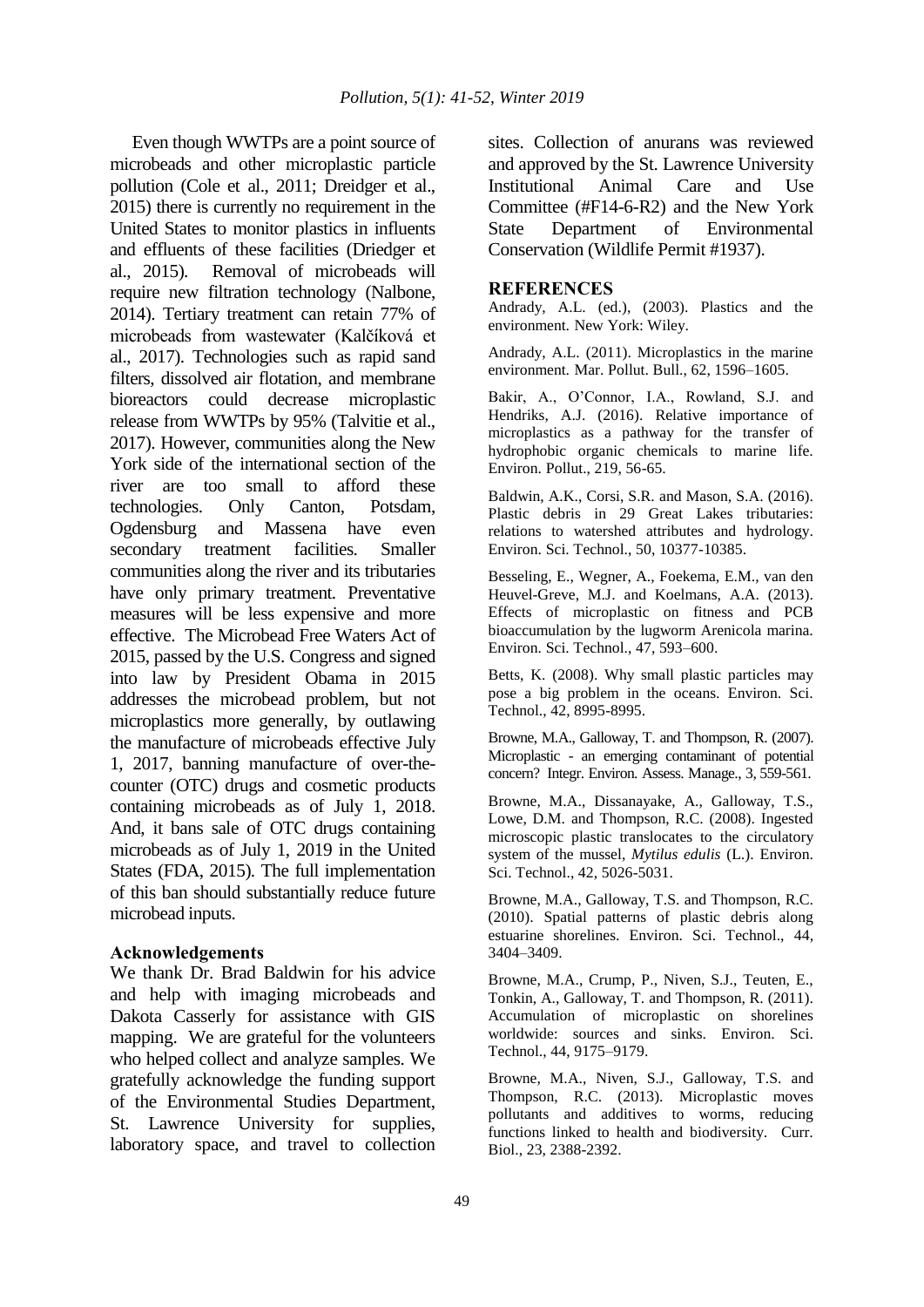Castañeda, R.A., Avlijas, S., Simard, M.A. and Ricciardi, A. (20140. Microplastic pollution in St. Lawrence River sediments. Can. J. Fish. Aquat. Sci., 71, 1767–1771.

Claessens, M., Meester, S.D., Landuyt, L.V., Clerck, K.D. and Janssen, C.R. (2011). Occurrence and distribution of microplastics in marine sediments along the Belgian coast. Mar. Pollut. Bull., 62, 2199–2204.

Colborn, T., Davidson, A., Green, S., Hodge, R., Jackson, C. and Liroff, R. (1990). Great Lakes, Great Legacy? Washington, D.C., The Conservation Foundation and the Institute for Research on Public Policy.

Cole, M. and Galloway, T.S. (2015). Ingestion of nanoplastics and microplastics by Pacific oyster larvae. Environ. Sci. Technol., 49, 14625-14632.

Cole, M., Lindeque, P., Halsband, C. and Galloway, T.S. (2011). Microplastics as contaminants in the marine environment: a review. Mar. Pollut. Bull., 62, 2588-2597.

Comprehensive Wildlife Conservation Strategy for New York (CWCSNY). Northeastern Lake Ontario-St. Lawrence Basin.

Costa, M., Ivar do Sul, J., Silva-Cavalcanti, J., Araújo, M., Spengler, Â. and Tourinho, P. (2010). On the importance of size of plastic fragments and pellets on the strandline: a snapshot of a Brazilian beach. Environ. Monit. Assess., 168, 299–304.

Cozar, A., Echevarria, F., Gonzalez-Gordillo, J.I., Irigoien, X., Ubeda, B., Hernandez-Ledon, S. Palma, A.T., Navarro, S., Garcia-de-Loas, J., Ruiz, A. Fenandez-dePuelles, M.L. and Duarte, C.M. (2014). Plastic debris in the open ocean. P. Natl. Acad. Sci., 111, 10239-10244.

De Sa. L.C., Luis, L.G. and Guilhermino, L. (2015). Effects of microplastics on juveniles of the common goby (*Pomatoschistus microps*): confusion with prey, reduction of the predatory performance and efficiency, and possible influence of developmental conditions. Environ. Pollut., 196, 39-362.

Derraik, J.G. (2002). The pollution of the marine environment by plastic debris: a review. Mar. Pollut. Bull., 44, 842-852.

Driedger, A.G.J., Dürr, H.H., Mitchell, K. and Van Cappellen, P. (2015). Plastic debris in the Laurentian Great Lakes: a review. Mar. Pollut. Bull., 41, 9-19.

Eerkes-Medrano, D., Thompson, R.C. and Aldridge, D.C. (2015). Microplastics in freshwater systems: a review of the emerging threats, identification of knowledge gaps and prioritization of research needs. Water. Res., 75, 63-82.

Environmental Protection Agency. (2007). Report to Congress: Combined Sewer Overflows to the Lake Michigan Basin, EPA-833-R-07-007.

Eriksen, M., Mason, S., Wilson, S., Box, C., Zellers, A., Edwards, W., Farley, H. and Amato, S. (2013). Microplastic pollution in the surface waters of the Laurentian Great Lakes. Mar. Pollut. Bull., 77, 177-182.

Food and Drug Administration. (2015)0. The Microbead-Free Waters Act: FAQs. FDA.gov/laws and regulations. Accessed 15 Feb. 2018.

Fendall, L.S. and Sewell, M.A. (2009). Contributing to marine pollution by washing your face: Microplastics in facial cleansers. Mar. Pollut. Bull., 58, 1225-1228.

Free, C.M., Jensen, O.P., Mason, S.A., Eriksen, M., Williamson, N.J. and Boldgiv, B. (2014). Highlevels of microplastic pollution in a large, remote, mountain lake. Mar. Pollut. Bull., 85, 156-163.

Gibbs, J.P., Breisch, A.R., Ducey, P.K., Johnson, G., Behler, J. and Bothner, R. (2007). Bullfrog (pp. 132-136) and Northern leopard frog (pp. 141-144) (in: The amphibians and reptiles of New York State: identification, natural history, and conservation. Oxford University Press.)

Herzke, D., Anker-Nilssen, T., Haugdahl Nost, T., Gotsch, A., Chirstensen-Dalsgaard, S., Langset, M., Fangel, K. and Koelmans, A.A. (2016). Negligible impact of ingested microplastics on tissue concentrations of persistent organic pollutants in northern fulmars off coastal Norway. Environ. Sci. Techon., 50, 1924-1933.

Imhof, H.K., Ivleva, N.P., Schmid, J., Niessner, R., and Laforsch, C. (2013). Contamination of beach sediments of a subalpine lake with microplastic particles. Curr. Biol., 23, R867–R868.

Johns, C. (2011). Trends of total cadmium, copper, and zinc in the zebra mussel (*Dreissena polymorpha*) along the upper reach of the St. Lawrence River: 1994—2005. Environ. Monit. Assess., 184, 5371-5385.

Kalčíková, G., Alič, B., Skala, T., Bundschuh, M. and Žgajnar Gotvajn, A. (2017). Wastewater treatment plant effluents as source of cosmetic polyethylene microbeads to freshwater. Chemosphere., 188, 25-31.

Koelmans, A.A., Bakir, A., Burton, G.A. and Janssen, C.R. (2016). Microplastic as a vector for chemicals in the aquatic environment: critical review and model-supported reinterpretation of empirical studies. Environ. Sci. Technol., 50, 3315- 3326.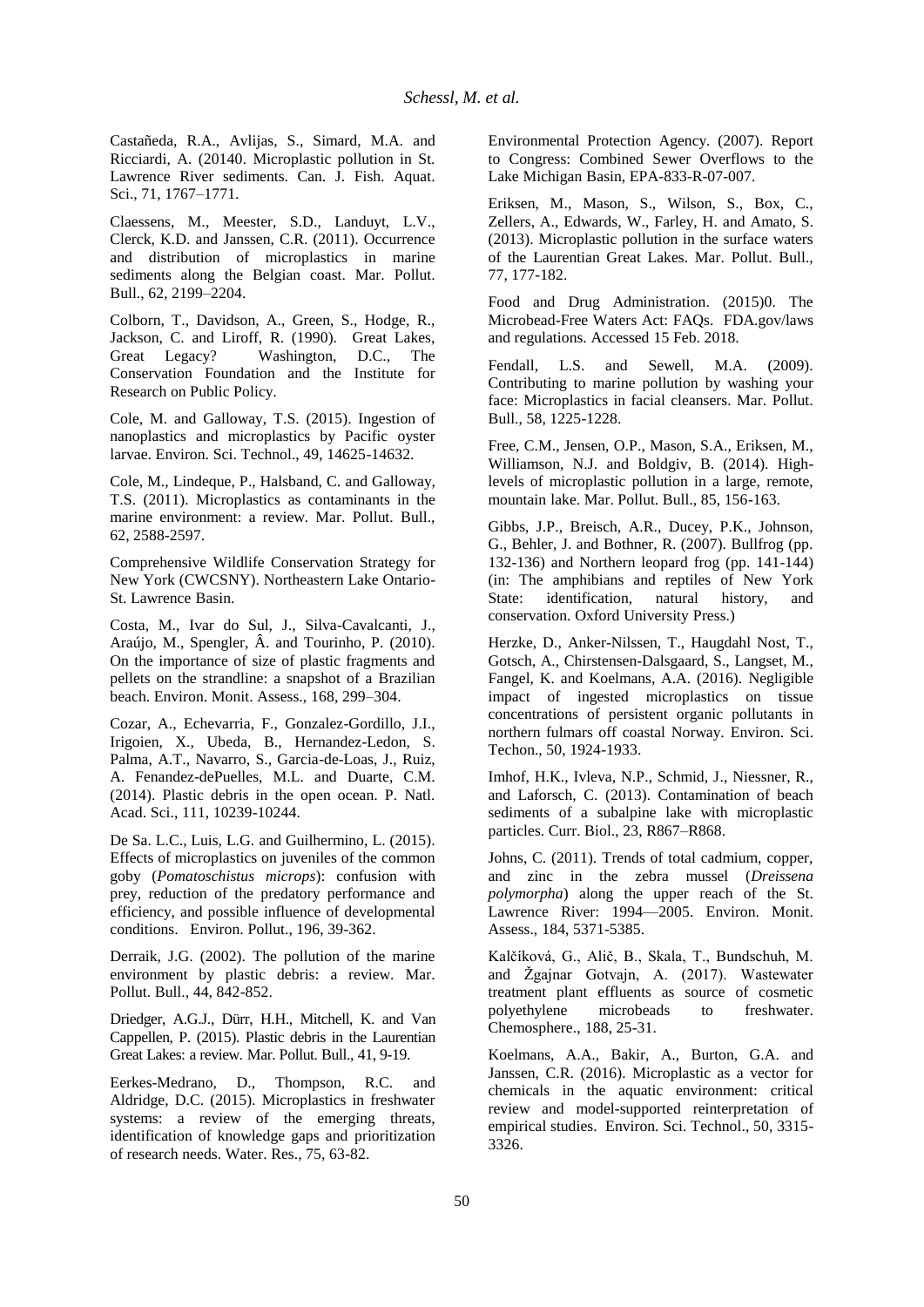Law, K.L., Moret-Ferguson, S., Maximenko, N.A., Proskurowski, G., Peacock, E.E., Hafner, J. and Reddy, C.M. (2010). Plastic accumulation in the North Atlantic subtropical gyre. Science., 329, 1185–1188.

Lechner, A., Keckeis, H., Lumesberger-Loisl, F., Zens, B., Krusch, R., Tritthart, M., Glas, M. and Schludermann, E. (2014). The Danube so colourful: a potpourri of plastic litter outnumbers fish larvae in Europe's second largest river. Environ. Pollut., 188, 177–181.

Lee, J., Hong, S., Kyung Song, Y., Hee Hong, S., Chang Jang, Y., Jang, M., Won Heo, N., Myung Han, G., Jeong Lee, M., Kang, D. and Joon Shim, W. (2013). Relationship among the abundances of plastic debris in different size classes on beaches in South Korea. Mar. Pollut. Bull., 77, 349-354.

Mason, S.A., Kammin, L., Eriksen, M., Aleid, G., Wilson, S., Box, C., Williamson, N. and Riley, A. (2016). Pelagic plastic pollution within the surface waters of Lake Michigan, USA. J. Gt. Lakes Res., 42(4), 753-759.

Moore, C.J. (2008). Synthetic polymers in the marine environment: a rapidly increasing, long-term threat. Environ. Res., 108, 131-139.

Moore, C.J., L, G.L. and Zellers, A.F. (2011). Quantity and type of plastic debris flowing from two urban rivers to coastal waters and beaches of Southern California. J. Integr. Coast. Zone Manag., 11, 65-73.

Nalbone, J. (2014). Unseen threat: how microbeads harm New York waters, wildlife, health and environment. Environmental Protection Bureau of the New York State Attorney General's Office, Albany, NY, USA. (15 pp.).

Peters, C.A. and Bratton, S.P. (2016). Urbanization is a major influence on microplastic ingestion by sunfish in the Brazos River Basin, Central Texas, USA. Environ. Pollut., 210, 380-387.

Plastics Europe. (2015). Plastics - The Facts 2014/2015; An analysis of European plastics production, demand, and waste data. Brussels, Belgium.

Ram, J.L., Moore, D., Putchakayala, S., Paredes, A.A., Ma, D. and Croll, R.P. (1999). Serotonergic responses of the siphons and adjacent mantle tissue of the zebra mussel, *Dreissena polymorpha*. Comp. Biochem. Physiol. Part C., 124, 211-220.

Rochman, C.M., Kurobe, T., Flores, I. and Teh, S.J. (2014). Early warning signs of endocrine disruption in adult fish from the ingestion of polyethylene with and without sorbed chemical pollutants from the marine environment. Sci. Total Environ., 493C, 656-661.

Ryan, P.G., Moore, C.J., van Franeker, J.A. and Moloney, C.L. (2009). Review: Monitoring the abundance of plastic debris in the marine environment. Phil. Trans. R. Soc. B., 364, 1999-2012.

Sanchez, W., Bender, C. and Porcher, J.M. (2014). Wild gudgeons (*Gobio gobio*) from French rivers are contaminated by microplastics: Preliminary study and first evidence. Environ. Res., 128, 98–100.

Sleight, V.A. Bakir, A., Thompson, R.C. and Henry, T.B. (2016). Assessment of microplasticsorbed contaminant bioavailability through analysis of biomarker gene expression in larval zebrafish. Mar. Pollut. Bull., 116, 291-297.

Sprung, M. and Rose, U. (1988). Influence of food size and food quantity on the feeding of the mussel Dreissena polymorpha. Oecologia., 77, 526-532.

Talvitie, J., Mikola, A., Koistinen, A. and Setala, O. (2017). Solutions to microplastic pollution - Removal of microplastics from wastewater effluent with advanced wastewater treatment technologies. Water Res., 123, 401-407.

Tanaka, K., Takada, H., Yamashita, R., Mizukawa, K., Fukuwaka, M. and Watanuki, Y. (2015). Facilitated leaching of additive derived PBDEs from plastic by seabirds' stomach oil and accumulation in tissues. Environ. Sci. Technol., 49, 11799-11807.

Thompson, R.C., Olsen, Y., Mitchell, R.P., Davis, A., Rowland, S.J., John, A.W., McGonigle, D. and Russell, A.E. (2004). Lost at sea: where is all the plastic? Science., 304, 838-838.

Teuten, E.L., Rowland, S.J., Galloway, T.S. and Thompson, R.C. (2007). Potential for plastics to transport hydrophobic contaminants. Environ. Sci. Technol. ,41, 7759-7764.

Todd, B.D. and Winne, C.T. (2006). Ontogenetic and interspecific variation in timing of movement and responses to climatic factors during migration by pond-breeding amphibians. Can. J. Zool., 84, 715-722.

Twiss, M. (2016). Standardized methods are required to assess and manage microplastic contamination of the Great Lakes system. Commentary. J. Gt. Lakes Res., 42, 921-925.

Vianello, A., Boldrin, A., Guerriero, P., Moschino, V., Rella, R., Sturaro, A. and Da Ros, L. (2013). Microplastic particles in sediments of Lagoon of Venice, Italy: first observations on occurrence, spatial patterns and identification. Estuar. Coast. Mar. Sci., 130, 54-61.